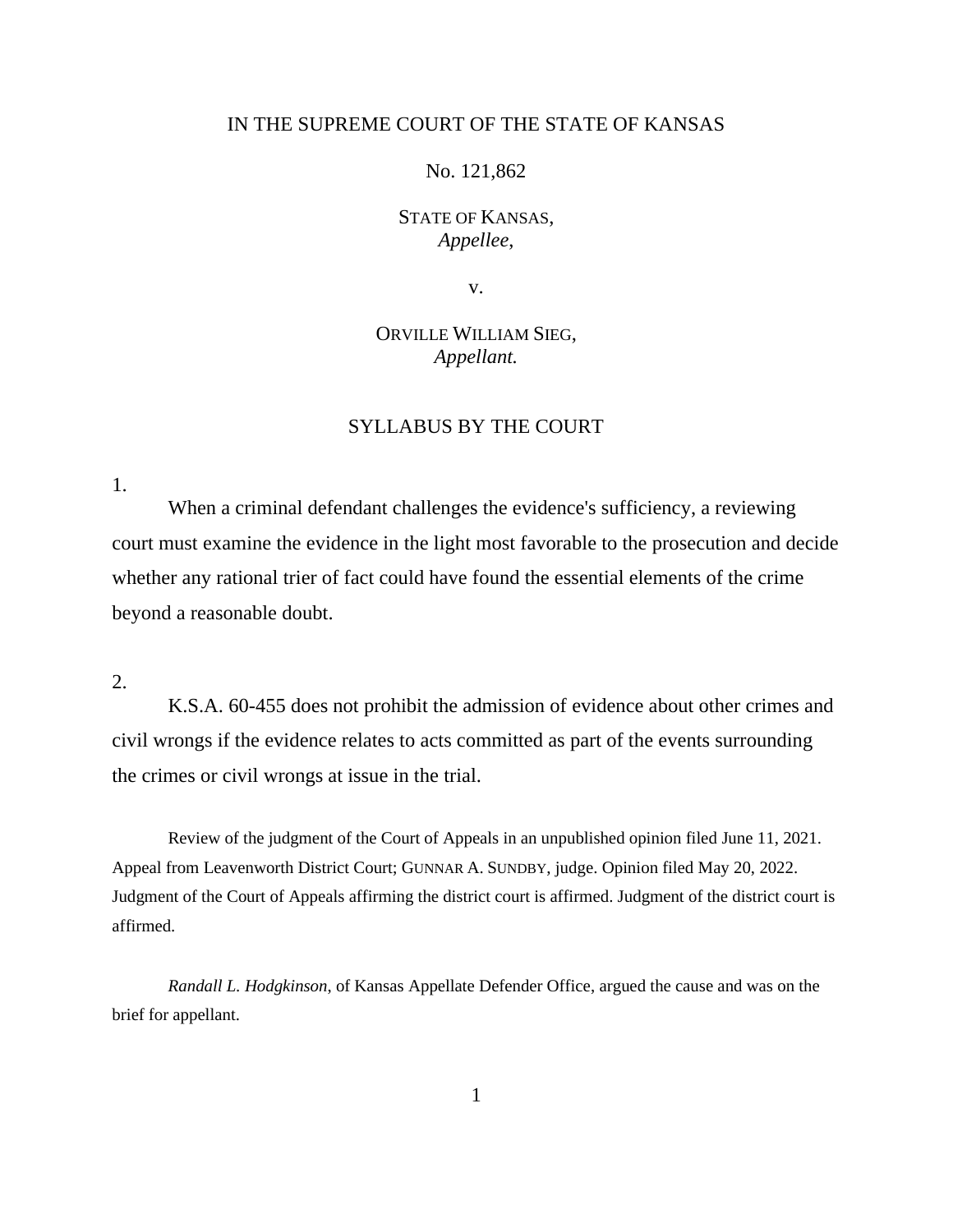*Shawn M. Boyd*, assistant county attorney, argued the cause, and *Todd Thompson*, county attorney, and *Derek Schmidt*, attorney general, were with him on the brief for appellee.

The opinion of the court was delivered by

BILES, J.: A jury convicted Orville William Sieg of possessing methamphetamine and drug paraphernalia. On appeal, Sieg asserted five trial errors: evidence insufficiency, omission of two limiting instructions, prosecutorial error, and cumulative error. A Court of Appeals panel rejected each claim. *State v. Sieg*, No. 121,862, 2021 WL 2386373 (Kan. App. 2021) (unpublished opinion). We affirm.

## FACTUAL AND PROCEDURAL BACKGROUND

At about 10:30 p.m., Leavenworth Police Officer Derek Garver noticed an extended cab pickup truck parked in front of a known drug house in what Garver knew to be a high crime and narcotics area. The officer recognized William Cheatham as a person he knew who distributed narcotics. Cheatham was standing outside the passenger door talking to the occupants but walked away as the vehicle slowly pulled away.

Garver followed the truck as it went down an alley and parked with its lights off. The officer could see two occupants ducking down inside. The car left the alley without its headlights on, which constituted a traffic infraction, so Garver conducted a traffic stop. He shined a spotlight to see inside the car. He noticed a passenger, later identified as Sieg, "reaching forward like either he was putting something under the seat or reaching for something in the floorboard or under the seat area." Garver never saw the driver lean over or make any movements towards the same area.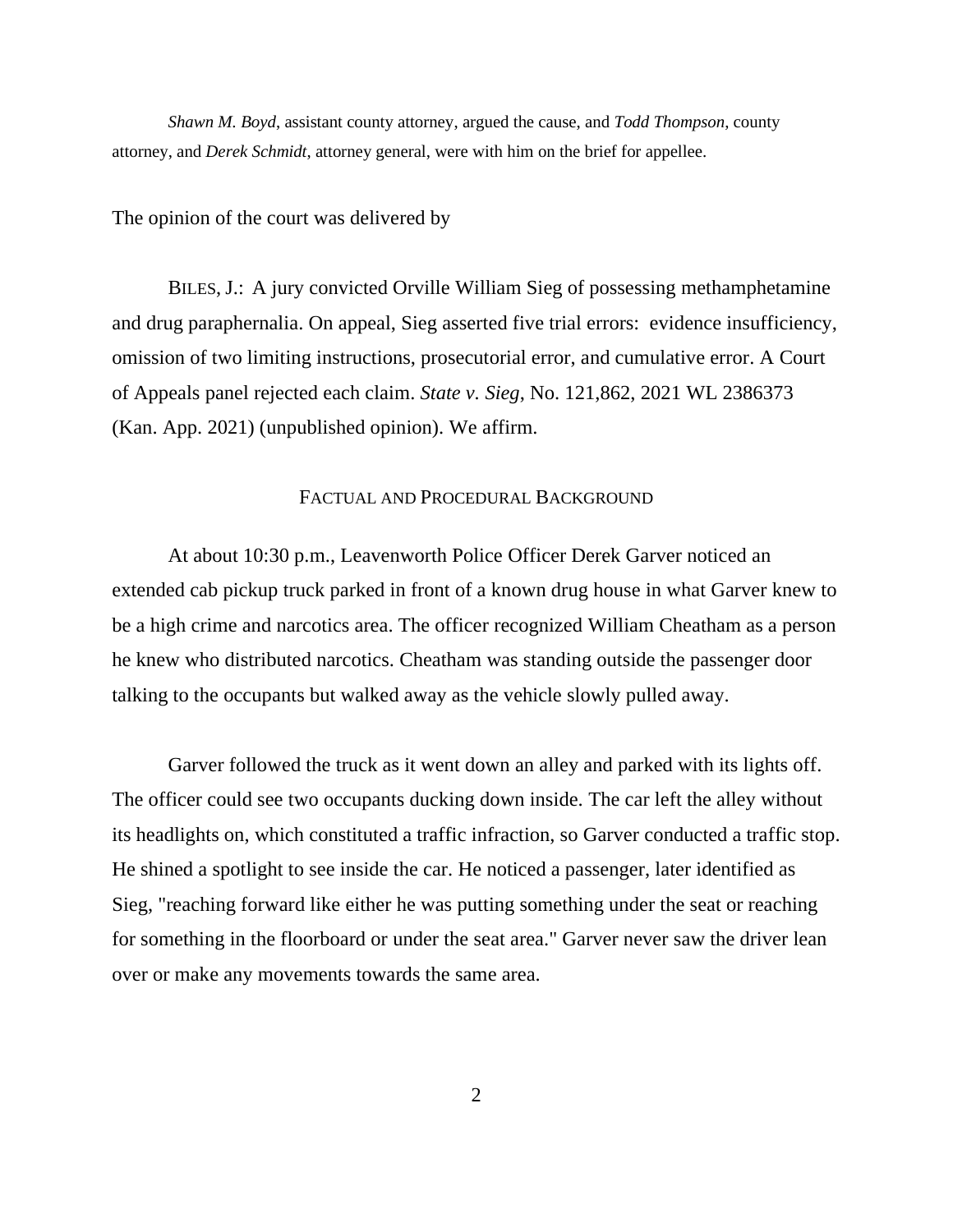Neither the driver nor the passenger had identification. Garver recognized the passenger as Sieg and arrested him on an outstanding warrant. While doing so, Garver noticed Sieg looking down toward the passenger floorboard, sweating abnormally, his hands shaking, and his pulse elevated. After taking him into custody, Garver asked the driver, Lisa Clark, if there was anything illegal in the car. She said she did not believe any narcotics were in the vehicle but was aware there were syringes and a spoon.

Garver searched the car and discovered under the passenger seat an eyeglasses case containing a glass smoking pipe and a silver spoon, both with white residue seemingly consistent with methamphetamine, and two bags with a white crystal substance inside, later confirmed to be methamphetamine. The officer did not find any syringes.

Clark said the items in the case were not hers and "made kind of a head gesture to the right [toward the passenger seat] as if she was wanting to tell [him] that they belonged to Mr. Sieg." The truck's owner, Lori Tavis, arrived to retrieve it. Tavis said she lent it to Sieg about a week before.

Sieg explained he and Clark were in the area to pick up a tanning bed. When the vehicle was parked, he was in the driver's seat. They met Cheatham because he planned to help load the tanning bed. When asked if they got the tanning bed, Sieg said it was not ready to be picked up. He said while they were there, Cheatham was inside the truck with them at one point and then got out. Shortly after, Cheatham came back and said there was a police officer nearby, so he needed to go. Cheatham walked away, while Sieg drove off so the officer would not see him driving because his license was suspended. He stopped in the alley and switched seats with Clark. Sieg denied bending down when the patrol car passed by. He also denied owning the eyeglasses case.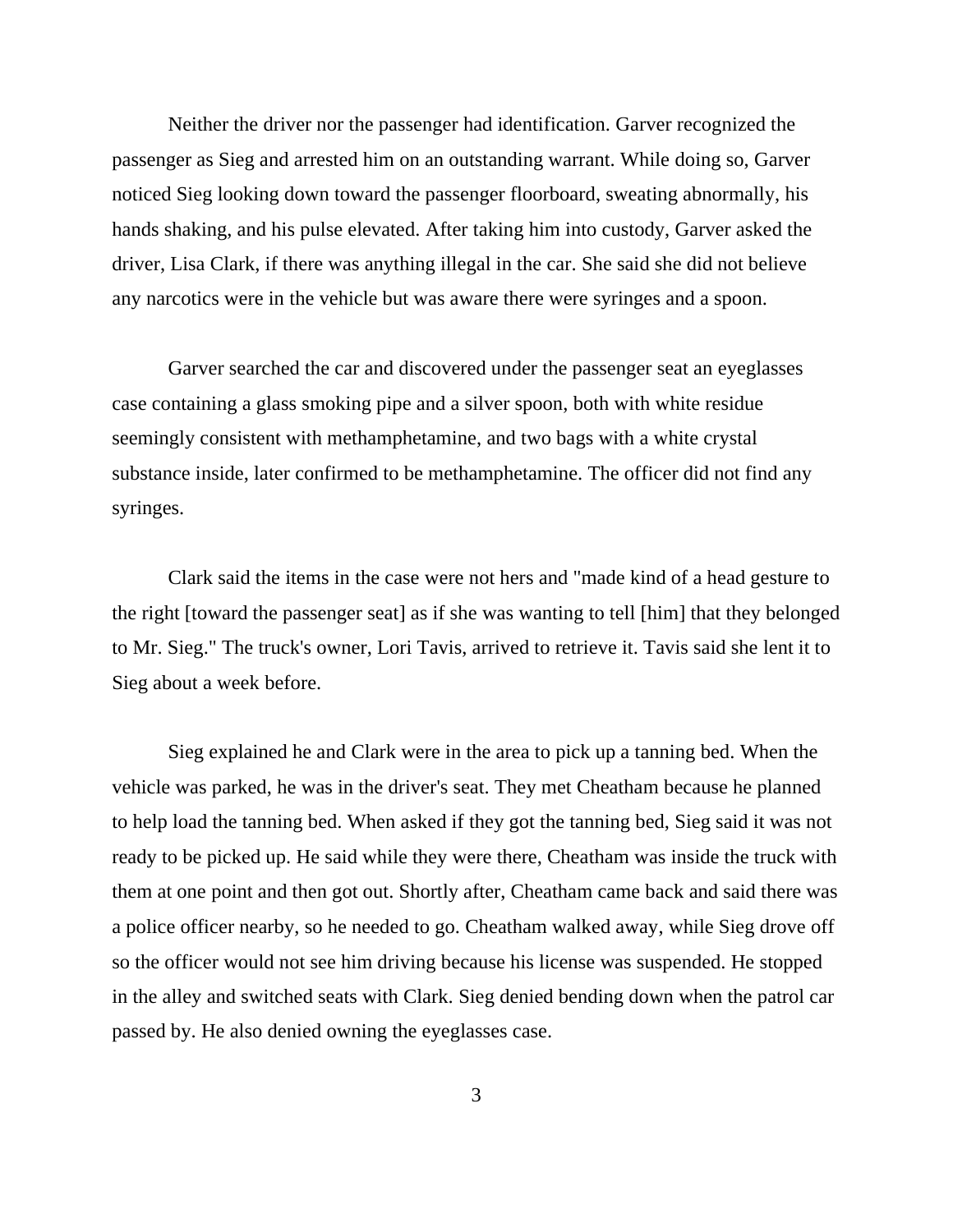The KBI tested the glass pipe's mouthpiece for DNA. Among the three DNA profiles found on the pipe, one belonged to Sieg. Tests on the two bags showed both contained methamphetamine.

The State charged Sieg with possession of methamphetamine under K.S.A. 2016 Supp. 21-5706(a) and possession of drug paraphernalia under K.S.A. 2016 Supp. 21- 5709(b)(2). His first trial ended in a mistrial after the jury deadlocked. A jury found him guilty after a second trial.

Sieg appealed, raising five trial-error claims. The panel rejected each and affirmed his convictions. *Sieg*, 2021 WL 2386373, at \*1. He petitioned this court for review, which we granted. Jurisdiction is proper. See K.S.A. 20-3018(b) (providing for petitions for review of Court of Appeals decisions); K.S.A. 60-2101(b) (Supreme Court has jurisdiction to review Court of Appeals decisions upon petition for review).

### SUFFICIENCY OF THE EVIDENCE

The State charged Sieg under K.S.A. 2016 Supp. 21-5709(b)(2): "It shall be unlawful for any person to use or possess with intent to use any drug paraphernalia to ... store, contain, conceal, inject, ingest, inhale or otherwise introduce a controlled substance into the human body." The term "drug paraphernalia" is broadly defined in K.S.A. 2016 Supp. 21-5701(f). It provides a nonexclusive list of items that can be considered drug paraphernalia under the Kansas Criminal Code, including pipes and spoons. The State's charging document against Sieg stated:

"[O]n or about the 4th day of June, 2017, in Leavenworth County, Kansas, Orville William Sieg, then and there being present did unlawfully and knowingly possess, or have under the defendant's control with intent to use, drug paraphernalia, to wit: a glass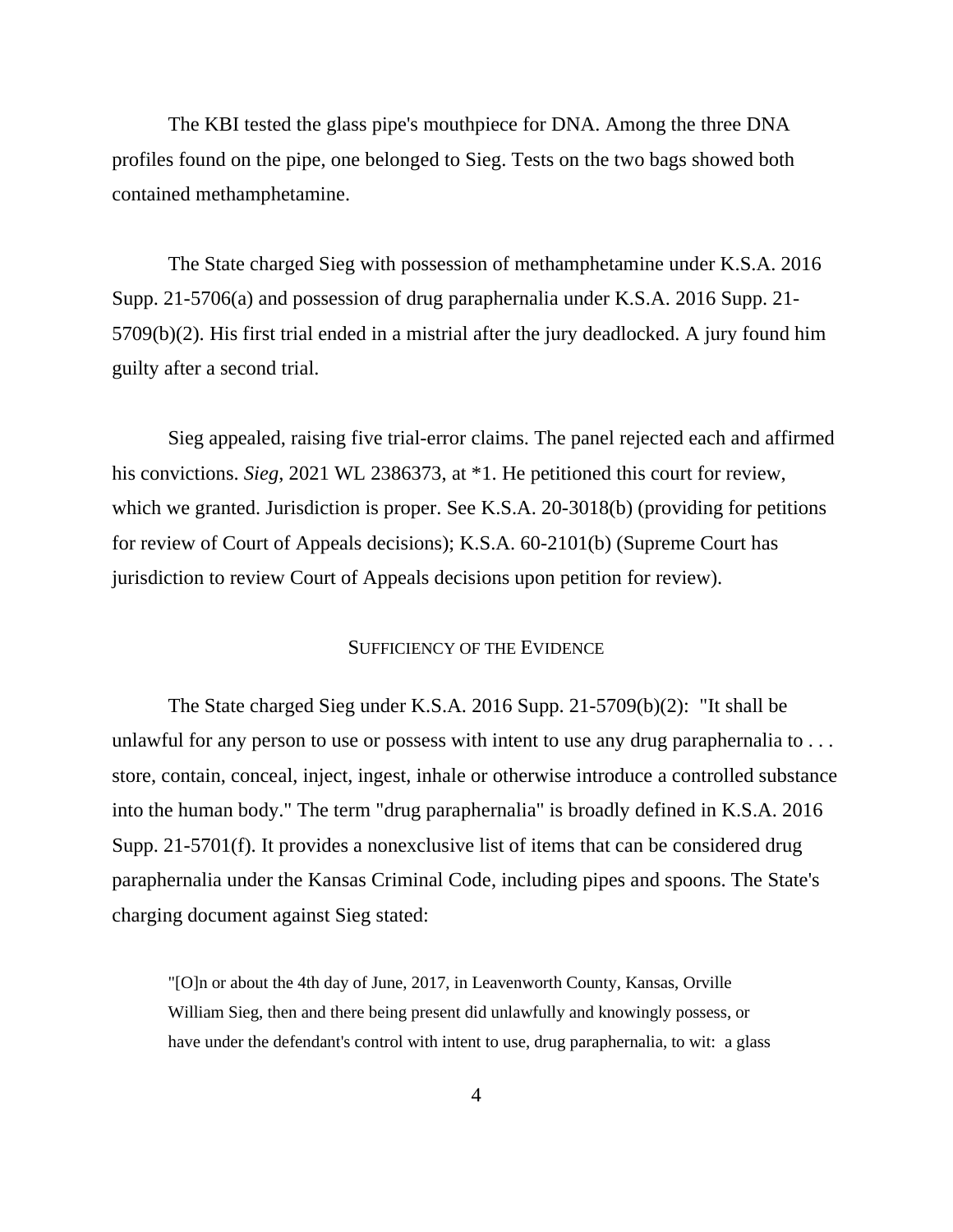pipe, silver spoon, used to *ingest*, inhale, *injecting* [*sic*] or otherwise introduce a controlled substance into the human body." (Emphases added.)

At trial, the district court gave two jury instructions that Sieg uses as a springboard for his first trial-error claim.

Instruction No. 3 stated in part:

"The defendant is charged with unlawfully using or possess with intent to use drug paraphernalia. The defendant pleads not guilty.

"To establish this charge, each of the following claims must be proved:

"1. The defendant used or possessed with the intent to use a pipe *and* spoon as drug paraphernalia to introduce into the human body methamphetamine." (Emphasis added.)

Instruction No. 4 stated:

"Drug paraphernalia means materials of any kind which are used or primarily intended or designed for use in inhaling a controlled substance.

"Drug paraphernalia includes pipes.

"Drug paraphernalia means materials of any kind which are used or intended for use in *injecting* a controlled substance.

"Drug paraphernalia includes *spoons*." (Emphases added.)

Sieg interprets these instructions to require a finding that he possessed a spoon for *injecting* a controlled substance to find him guilty of possessing drug paraphernalia. He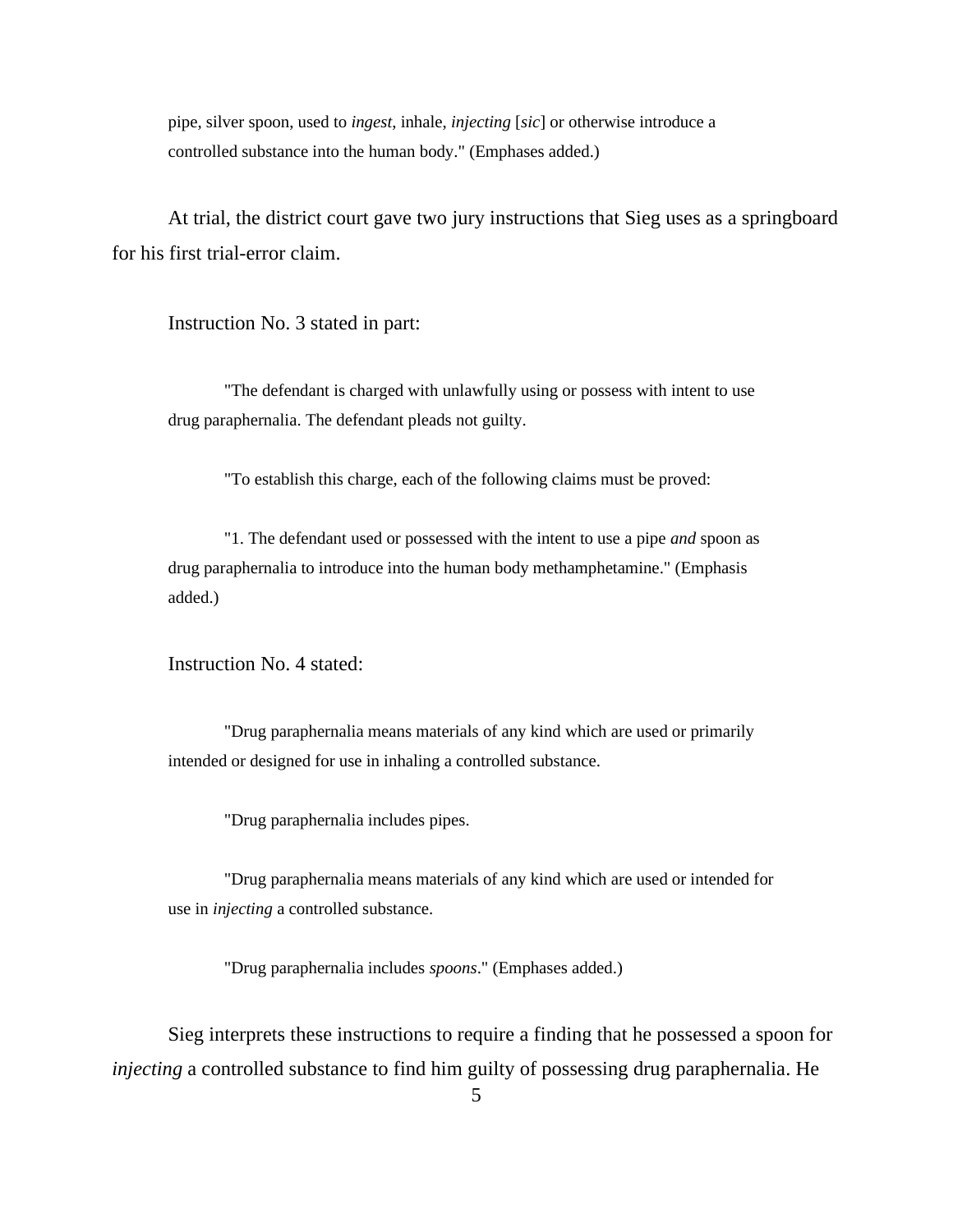argues the evidence against him is insufficient because the only testimony was that "spoons are often used to *ingest* narcotics into the human body." (Emphasis added.) In other words, he embraces a distinction between "injecting" and "ingesting." He also asserts that since the instructions required the jury to find he possessed the pipe "*and*" spoon with intent to use—as opposed to "*and/or*"—the State failed to prove the spoon was paraphernalia used to inject drugs even if it proved the pipe were paraphernalia.

Before the panel, Sieg claimed the evidence's sufficiency must be measured against the jury instructions given at trial, relying on *State v. Warren*, 295 Kan. 629, 634, 285 P.3d 1036 (2012) ("[E]vidence would . . . have been insufficient to prove that charge [because] the evidence did not support the elements of the charge *as outlined in the jury instruction*." [Emphasis added.]). Without responding directly to Sieg's claim under *Warren*, the State basically contended the evidence was sufficient to sustain the paraphernalia conviction because the instructions allowed the jury to use their common knowledge and experience when reviewing evidence, and what could be considered drug paraphernalia was common knowledge.

The panel agreed the evidence was sufficient. *Sieg*, 2021 WL 2386373, at \*3. But in doing so, it relied on *State v. Valentine*, No. 199,164, 2019 WL 2306626, at \*4-6 (Kan. App. 2019) (unpublished opinion), which determined sufficiency must be judged from the charging document—not the jury instructions. The panel held: "The jury could have found Sieg possessed the spoon with the intent to use it to *ingest* a controlled substance," as written in the information. (Emphasis added.) *Sieg*, 2021 WL 2386373, at \*3.

Now before this court, Sieg adjusts his argument, claiming the panel erred because "a sufficiency analysis proceeds from *both* the charging document and the jury instructions." He relies on *State v. Laborde*, 303 Kan. 1, 6, 360 P.3d 1080 (2015) (State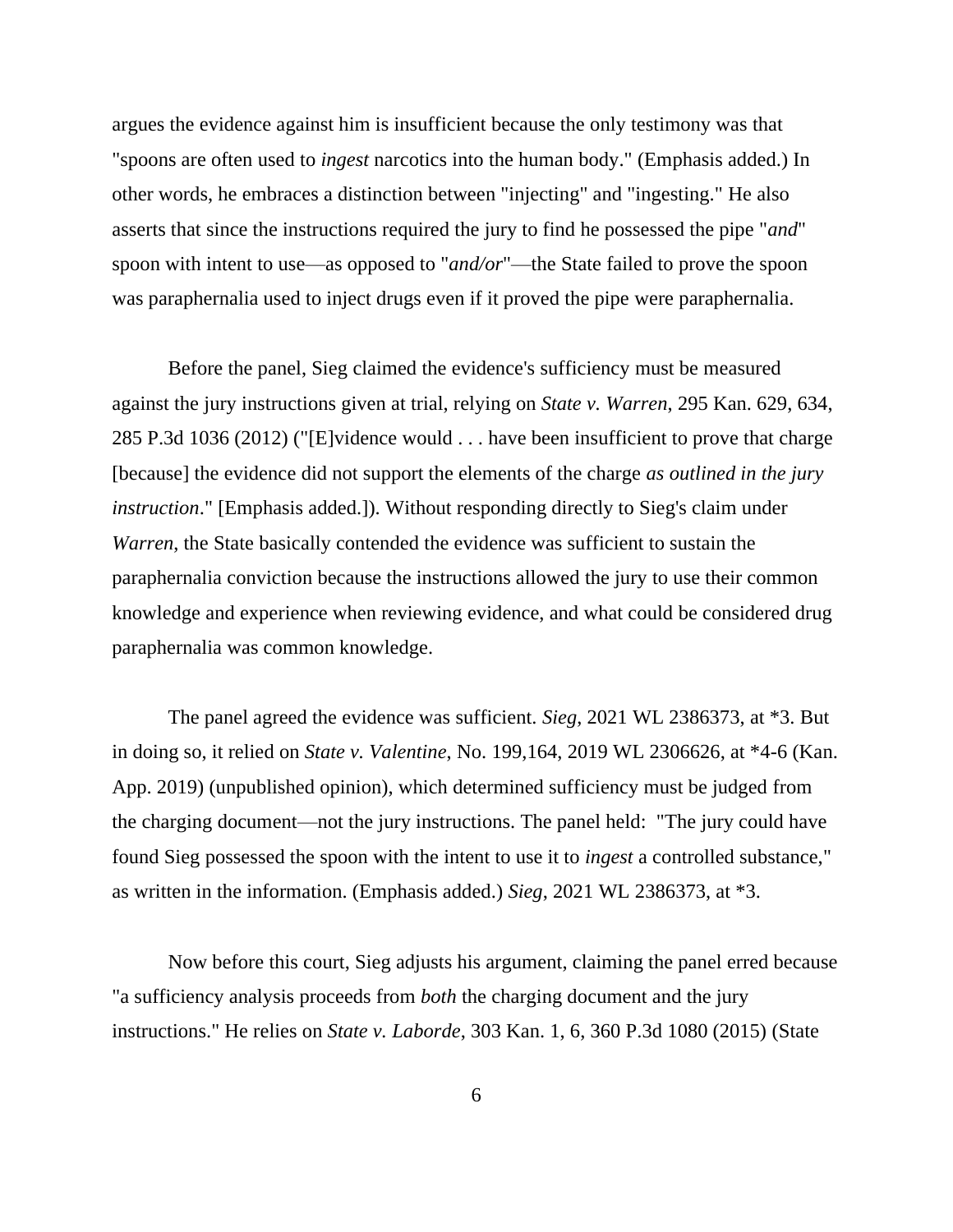must prove the crime it charges), and *Warren*, 295 Kan. at 634 (evidence must "support the elements of the charge as outlined in the jury instruction").

#### *Standard of review*

The Due Process Clause of the Fourteenth Amendment to the United States Constitution requires proof beyond a reasonable doubt of every element of the crime charged. It also requires fact-finders to rationally apply the proof-beyond-a-reasonabledoubt standard to the facts in evidence. So when a criminal defendant challenges the evidence's sufficiency, a reviewing court must examine the evidence in the light most favorable to the prosecution and decide whether "any rational trier of fact could have found the essential elements of the crime beyond a reasonable doubt." *Jackson v. Virginia*, 443 U.S. 307, 317-19, 99 S. Ct. 2781, 61 L. Ed. 2d 560 (1979); *State v. Ta*, 296 Kan. 230, 236, 290 P.3d 652 (2012). "All that a defendant is entitled to on a sufficiency challenge is for the court to make a 'legal' determination whether the evidence was strong enough to reach a jury at all." *Musacchio v. United States*, 577 U.S. 237, 244, 136 S. Ct. 709, 193 L. Ed. 2d 639 (2016) (quoting *Jackson*, 443 U.S. at 319 ["Once a defendant has been found guilty of the crime charged, the factfinder's role as weigher of the evidence is preserved through a *legal* conclusion that upon judicial review all of the evidence is to be considered in the light most favorable to the prosecution. The criterion thus impinges upon 'jury' discretion only to the extent necessary to guarantee the fundamental protection of due process of law." (Emphasis added.)]).

"The interpretation of a statute and the legal effect of written documents are both questions of law over which an appellate court exercises de novo review." *In re Estate of Somers*, 277 Kan. 761, 765, 89 P.3d 898 (2004).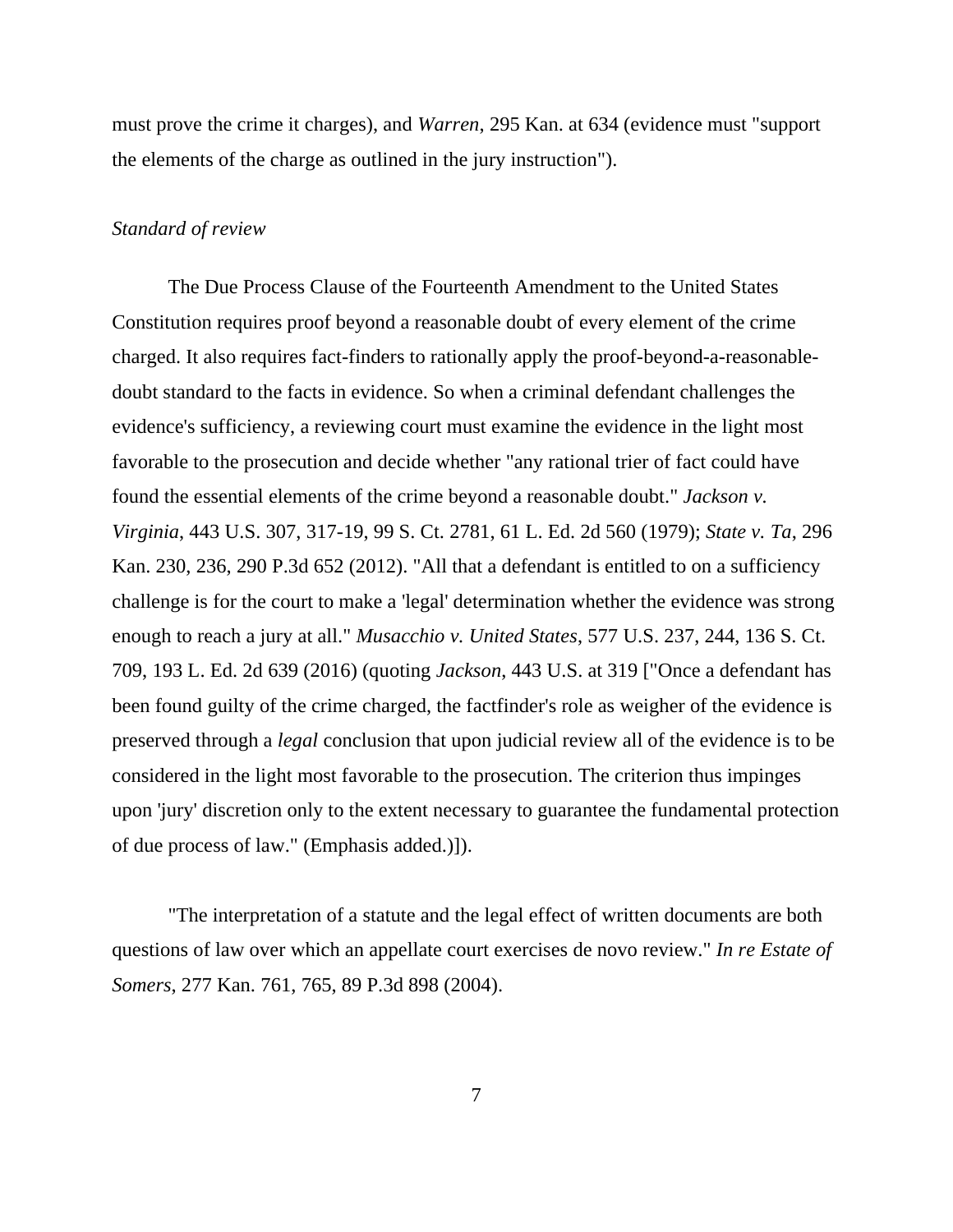## *Discussion*

In Sieg's case, the trial evidence was ample to support the jury's narrow finding that he possessed the spoon with intent to use it solely for injecting purposes as described in Instruction No. 4. Said another way, the evidence was sufficient even under Sieg's theory.

Instruction No. 7 allowed the jury "to use common knowledge and experience in regard to the matter about which a witness testified." And during the trial, whenever spoons were mentioned, references to syringes followed. For instance, when Officer Garver asked Clark about any illegal items in the car, she responded "she did not believe there was any narcotics in the vehicle but that she was aware that there was syringes and a spoon in there." Garver also testified "syringes and spoons are often used to ingest narcotics into the human body."

As the State argues, using spoons and syringes to inject narcotics is well known. And the officer's use of the word "ingest" does not communicate something different. The jury saw the physical evidence of the silver spoon and a close-up photo showing methamphetamine residue on it. And even though there is no direct evidence pinpointing how a spoon could be used in the processing of injecting methamphetamine, ample circumstantial evidence sustains this paraphernalia conviction when viewed in the light most favorable to the prosecution.

We hold a rational fact-finder could have found the allegedly essential use-ininjecting element beyond a reasonable doubt from the trial evidence. See, e.g., *Noland v. Sears, Roebuck & Co.*, 207 Kan. 72, 76, 483 P.2d 1029 (1971) ("Jurors should not be required to leave their common sense behind when entering the jury room."); *Rickel v. Railway Co.*, 104 Kan. 453, Syl. ¶ 3, 179 P. 550 (1919) ("A jury may draw upon their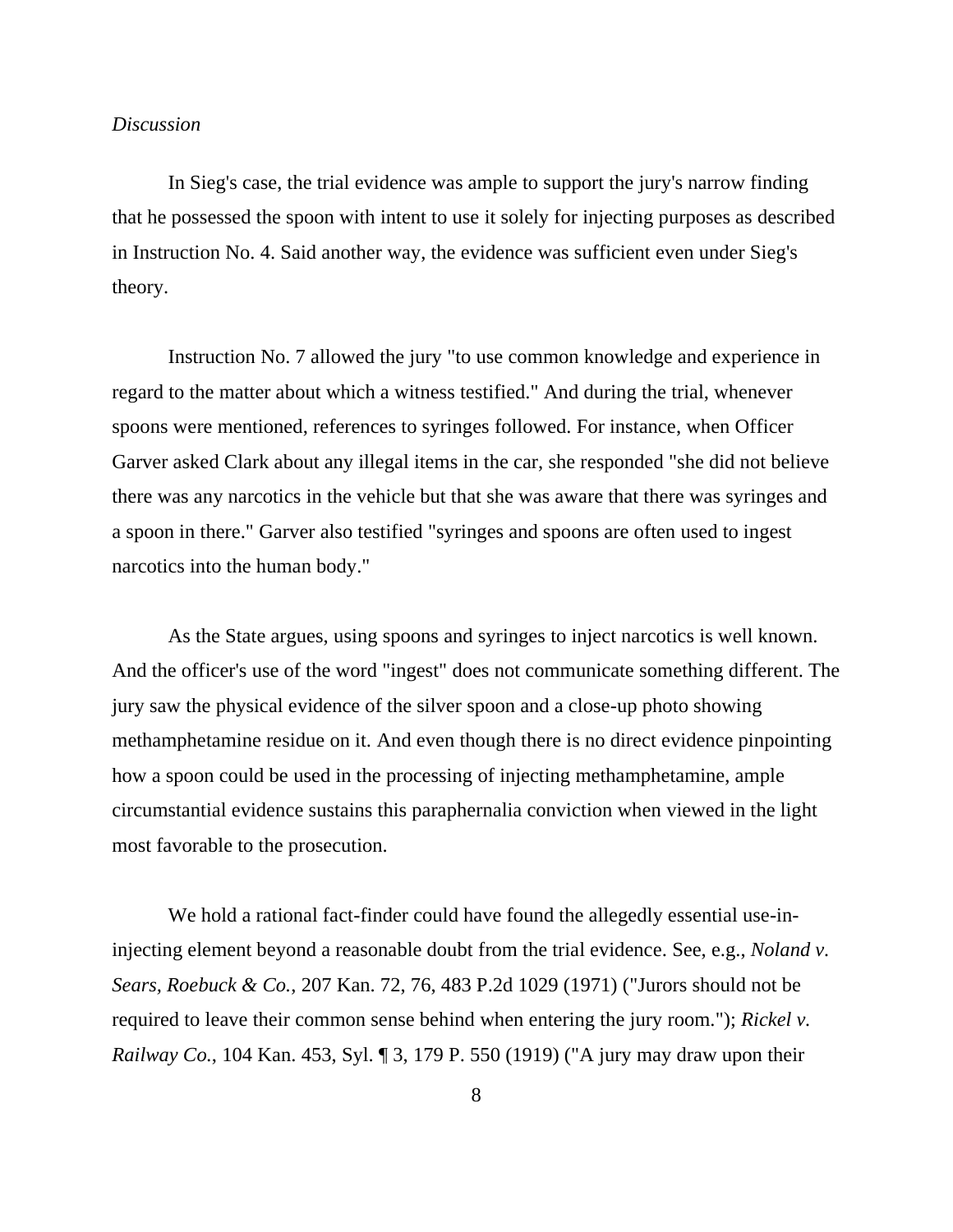own information, without proof, touching simple matters of common knowledge and experience, and they do not need to be told that the use of a jack [or other equally efficient device] is necessary to raise the wheels of a heavily loaded vehicle from a groove or rut into which the wheels had slipped; and, when all the facts touching such a situation are in evidence, the jury may properly find that the attempt to drag the loaded vehicle out of the groove without the use of jacks was an act of negligence; and a finding that such negligence caused the injury and death of a workman will not be disturbed.").

Based on our ruling, we need not resolve Sieg's claim that the word "and" in the jury instruction precluded a conviction based on the glass pipe alone.

## LIMITING INSTRUCTION FOR OFFICER'S TESTIMONY

During trial, defense counsel asked Officer Garver why he believed the drugs found in the truck belonged to Sieg. The officer answered, "Based on my observations of what he was doing when I pulled them over, along with the area that they were in and *prior word of mouth of his behaviors and . . . his associations*, I believed that the narcotics belonged to Mr. Sieg." (Emphasis added.)

On appeal, Sieg argues the district court erred by not giving a limiting instruction. He claims the officer's testimony about those prior actions implied he was guilty this time. The panel held a limiting instruction would not have been legally and factually appropriate. *Sieg*, 2021 WL 2386373, at \*4-5. We review that holding de novo. See *State v. Craig*, 311 Kan. 456, 464, 462 P.3d 173 (2020).

K.S.A. 2020 Supp. 60-455(a) provides: "[E]vidence that a person committed a crime or civil wrong on a specified occasion, is inadmissible to prove such person's disposition to commit crime or civil wrong as the basis for an inference that the person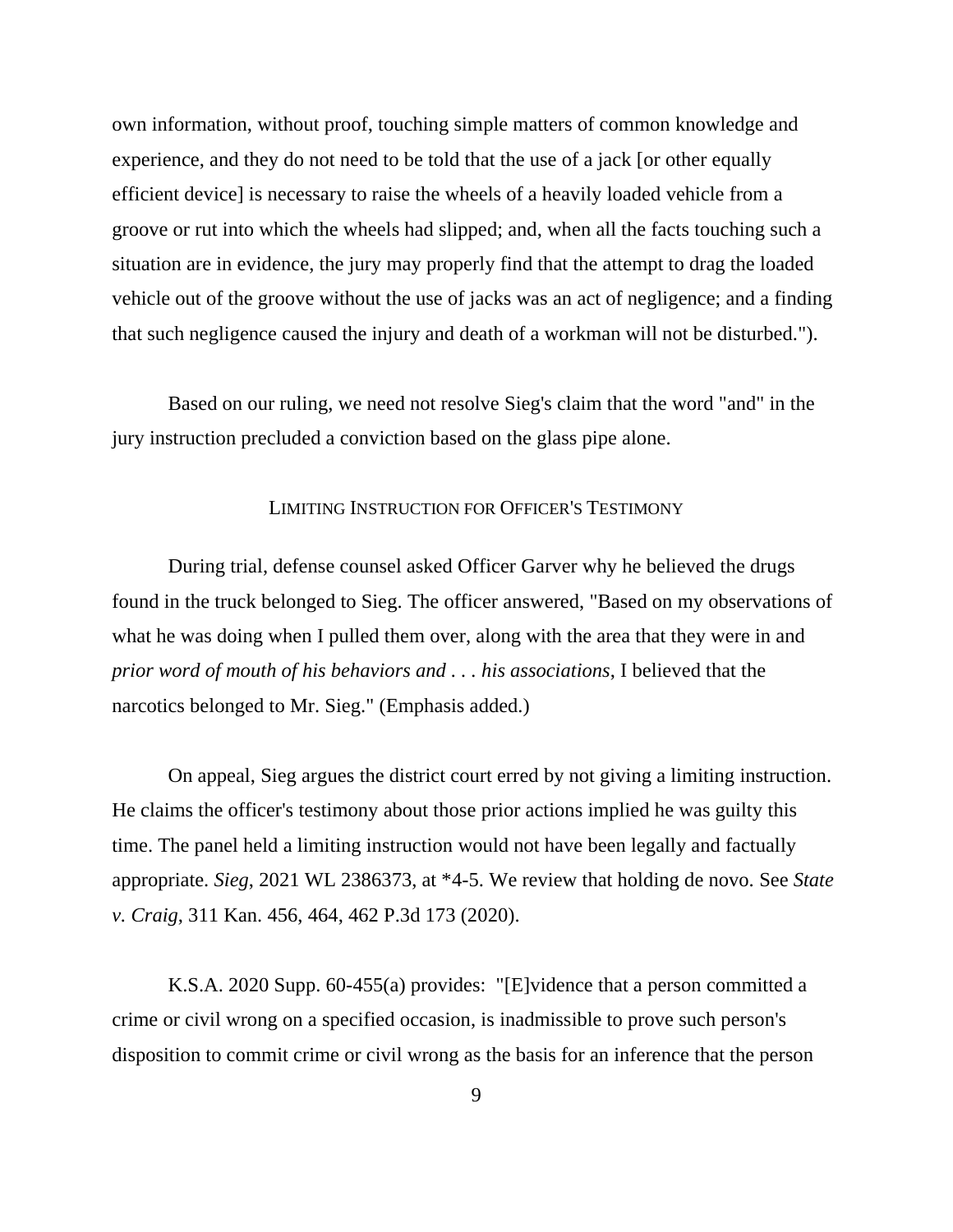committed another crime or civil wrong on another specified occasion." Sieg summarily asserts, "Officer Graver's testimony necessarily implicated [his] prior criminal *conduct* otherwise it would have no relevance at all." This, he argues, made a limiting instruction appropriate.

But the panel held the officer's testimony "lacked any specificity." *Sieg*, 2021 WL 2386373, at \*4. And this holding appears consistent with our caselaw. E.g., *State v. Richmond*, 289 Kan. 419, 426-27, 212 P.3d 165 (2009) (holding evidence that a defendant told a law enforcement officer, during an earlier unrelated investigation, that he did not sell crack cocaine but instead "'robbed and killed people'" did not implicate the prior-crimes rule at a murder trial; reasoning defendant's statement "simply does not concern a 'crime or civil wrong [committed] on a specified occasion' as the statute requires").

In his petition for review to this court, Sieg argues the panel erred by "so narrowly" interpreting and applying K.S.A. 2020 Supp. 60-455(a). In his view, the panel's holding tolerates a party avoiding the statute's application by simply instructing a witness to be ambiguous about the timing of the prior bad acts. But this misses the point because the panel focused on the ambiguous wording Garver used. It noted: "Officer Garver's reference to Sieg's 'behaviors and . . . his associations' lacked any specificity. What behaviors? What associations? This was not evidence of a particular bad act on a particular occasion." *Sieg*, 2021 WL 2386373, at \*4.

We hold the testimony Sieg complains about was too ambiguous to implicate K.S.A. 2020 Supp. 60-455(a). The panel correctly determined the district court did not err by failing to give a limiting instruction. See *State v. Gholston*, 272 Kan. 601, 614, 35 P.3d 868 (2001) ("This court has consistently held that evidence of gang membership is not evidence of a crime or civil wrong under K.S.A. 60-455."); *State v. Bailey*, 251 Kan.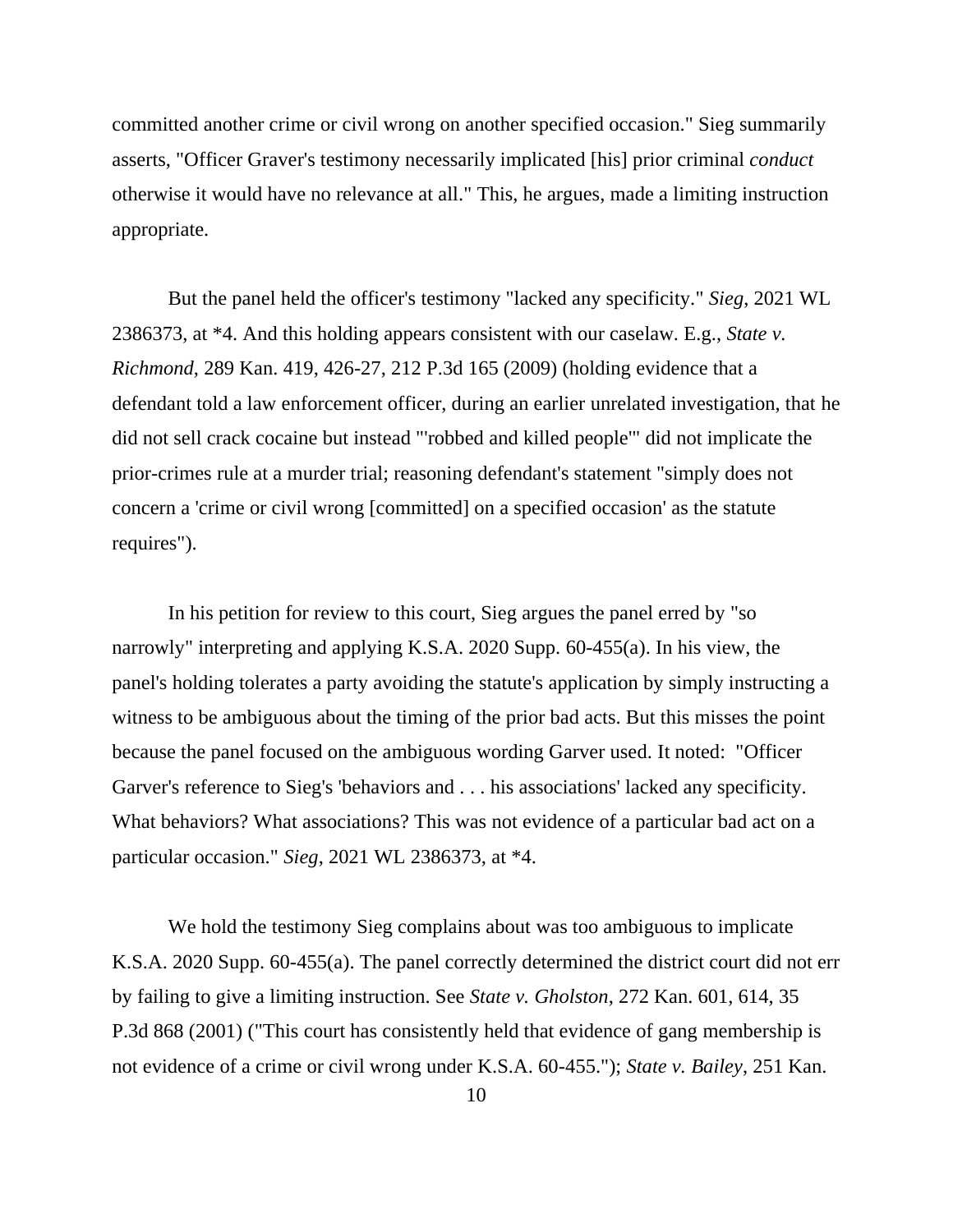156, 166, 834 P.2d 342 (1992) ("Inasmuch as membership alone in the Insane Crips gang is not a crime or civil wrong, this point lacks merit.").

#### LIMITING INSTRUCTION FOR DNA EVIDENCE

At trial, a KBI forensic biologist testified she found Sieg's DNA on the glass pipe. On appeal, Sieg claims this evidence implicated K.S.A. 2020 Supp. 60-455(a), so the district court erred in failing to give a limiting instruction, telling the jury the evidence was admissible for the possessing paraphernalia charge but not for the methamphetamine charge. The panel disagreed. It held the DNA evidence simply did not trigger the statute, relying on *State v. King*, 297 Kan. 955, Syl. ¶ 1, 305 P.3d 641 (2013) ("K.S.A. 60-455 does not prohibit the admission of evidence regarding other crimes and civil wrongs if the evidence relates to acts committed as part of the events surrounding the crimes or civil wrongs at issue in the trial."). *Sieg*, 2021 WL 2386373, at \*5.

Sieg seems to argue the DNA evidence was not admissible to support the drug charge and was relevant only for the paraphernalia charge. And from this vantage point, he contends any evidence about the paraphernalia charge constituted *prior bad acts* evidence inadmissible under K.S.A. 2020 Supp. 60-455(a), so a limiting instruction was necessary. But as discussed above, the first question is whether K.S.A. 60-455 has any bearing on the evidence at all. And we agree with the panel that *King* controls. *Sieg*, 2021 WL 2386373, at \*5 ("Here, the DNA evidence was not a general admission by Sieg of having used drugs in the past, but evidence of his possession of the *particular* pipe found in this case."); *King*, 297 Kan. 955, Syl. ¶ 1 ("K.S.A. 60-455 does not prohibit the admission of evidence regarding other crimes and civil wrongs if the evidence relates to acts committed as part of the events surrounding the crimes or civil wrongs at issue in the trial."); see also *State v. Butler*, 307 Kan. 831, 861, 416 P.3d 116 (2018) (events before and after the charged offense that are "intertwined" with the offense are part of the res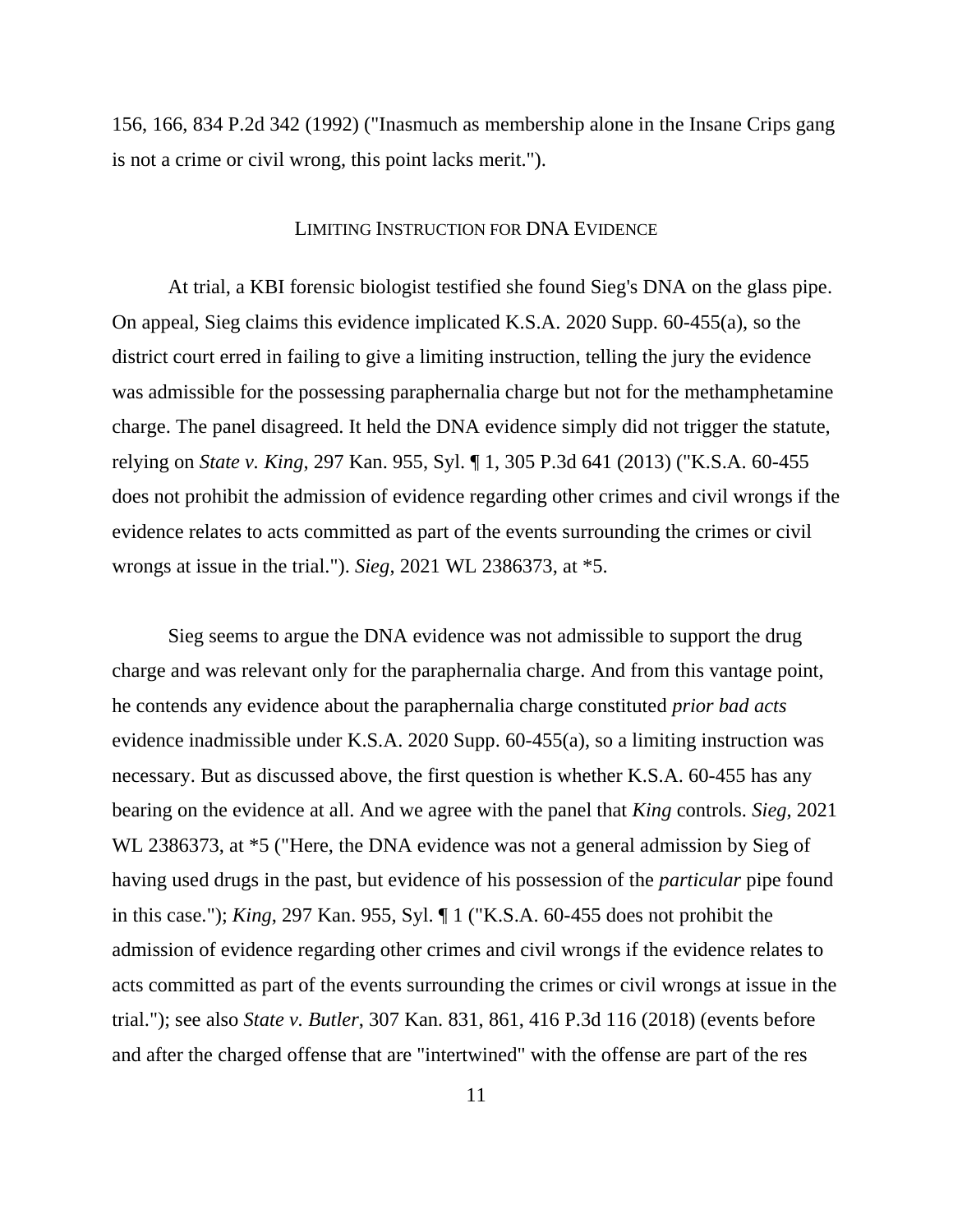gestae and fall outside K.S.A. 60-455); *State v. McDaniel*, 306 Kan. 595, 616, 395 P.3d 429 (2017) ("'Res gestae refers to acts that occurred "'before, during, or after the happening of the principal occurrence when those acts are so closely connected with the principal occurrence as to form, in reality, a part of the occurrence.'"'").

We hold the DNA evidence related to both charges as part of the events surrounding the crimes at issue, so no limiting instruction was warranted.

## THE PROSECUTORIAL ERROR CLAIM

In closing, the prosecution made these statements:

"You also look at the KBI. The . . . defendant's DNA is in that case. It's on the pipe, the pipe that you see right there in State's Exhibit 6. . . . Mary Swab from the KBI said that she took swabs right around the mouthpiece, and . . . Shannon Brink found the defendant's DNA, so *you know he possessed that*. That item is found right next to the baggies with methamphetamine in his case. *His glass case, his DNA, his drugs.*" (Emphases added.)

On appeal, Sieg claims the prosecutor erred when stating, "that 'you know he possessed that pipe because of the DNA . . . [h]is DNA, his drugs.'"

## *Standard of review*

Appellate courts employ a two-step analysis for reviewing prosecutorial error claims.

"[The] two steps can and should be simply described as error and prejudice. To determine whether prosecutorial error has occurred, the appellate court must decide whether the prosecutorial acts complained of fall outside the wide latitude afforded prosecutors to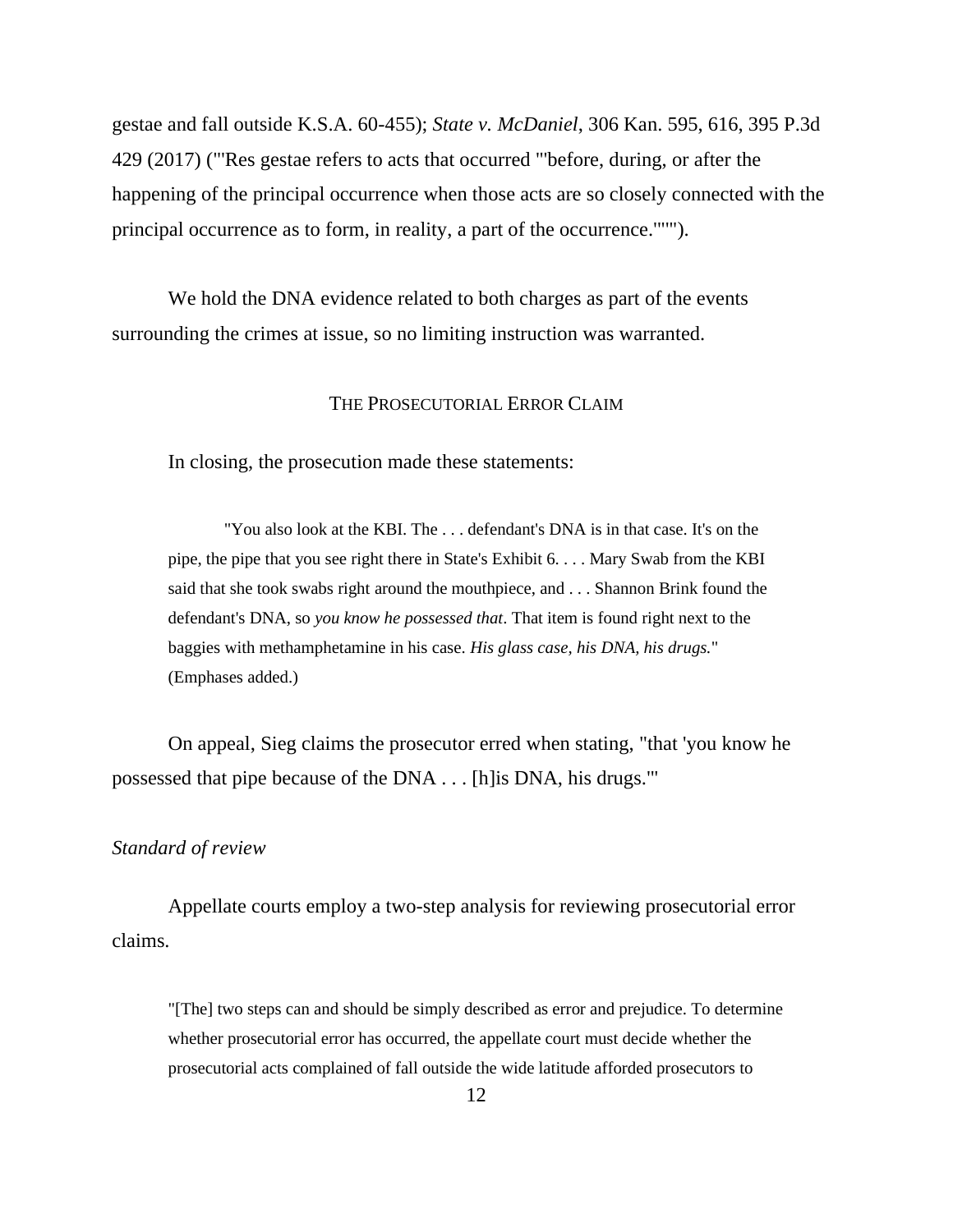conduct the State's case and attempt to obtain a conviction in a manner that does not offend the defendant's constitutional right to a fair trial. If error is found, the appellate court must next determine whether the error prejudiced the defendant's due process rights to a fair trial. In evaluating prejudice, we simply adopt the traditional constitutional harmlessness inquiry demanded by *Chapman*. In other words, prosecutorial error is harmless if the State can demonstrate 'beyond a reasonable doubt that the error complained of will not or did not affect the outcome of the trial in light of the entire record, *i.e.*, where there is no reasonable possibility that the error contributed to the verdict.'" *State v. Sherman*, 305 Kan. 88, 109, 378 P.3d 1060 (2016).

## *Discussion*

While the comment Sieg quotes in his brief is slightly different from the record, he basically argues the prosecution meant to urge the jury to engage in inference stacking. He also notes that by saying "his DNA, his drugs," the prosecution "told the jury to conclude that the DNA on the pipe *necessarily* meant Mr. Sieg possessed [methamphetamine]." (Emphasis added.) The panel held the comment—"His glass case, his DNA, his drugs."—was proper. It listed all the evidence detailed in the prosecution's closing and concluded: "All those circumstances supported the inference that Sieg possessed the drugs." *Sieg*, 2021 WL 2386373, at \*6. On review, Sieg argues no evidence supports this comment. We disagree.

We note three obvious problems with Sieg's arguments. First, the prosecution did not ask or encourage the jury to improperly stack inferences to convict him of possessing methamphetamine. And no reasonable juror would understand the remark to mean that. Second, the jury did not need to improperly stack inferences to decide the two baggies belonged to Sieg because it could reach that finding without the DNA evidence. As discussed in the panel's opinion: the officer saw a known drug dealer standing at the vehicle talking to the occupants; Clark, the driver, made a gesture indicating the drugs